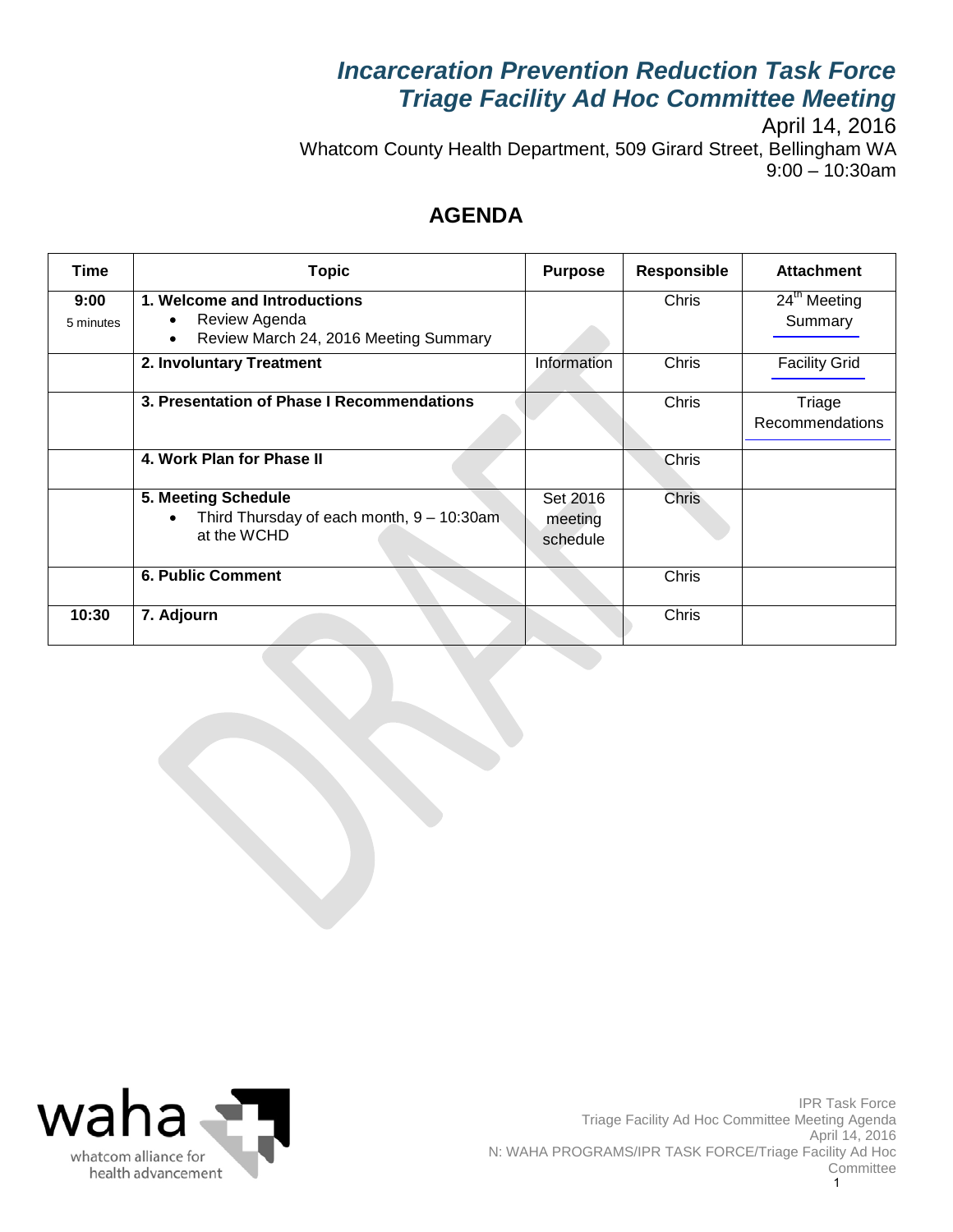### **Incarceration Prevention and Reduction Task Force**

Triage Facility Ad Hoc Committee Meeting Summary, March 24, 2016 Whatcom County Health Department Conference Room 509 Girard Street, Bellingham WA 9:00 – 10:30am

#### **Attendance**

<span id="page-1-0"></span>

| <b>Present</b>                           | <b>Representing</b>                      |  |  |  |  |
|------------------------------------------|------------------------------------------|--|--|--|--|
| Bernstein, Jill                          | Citizen Representative                   |  |  |  |  |
| Brubaker, Jeff                           | <b>Bellingham Fire Department</b>        |  |  |  |  |
| Deacon, Anne                             | <b>Whatcom County Human Services</b>     |  |  |  |  |
| Hovenier, Jack                           | <b>Consumer Representative</b>           |  |  |  |  |
| Mann, Ken                                | <b>Whatcom County Council Member</b>     |  |  |  |  |
| Morgan, Irene                            | <b>Restorative Community Coalition</b>   |  |  |  |  |
| Parks, Jeff (proxy for Sheriff Elfo)     | <b>Whatcom County Sheriff's Office</b>   |  |  |  |  |
| Phillips, Chris                          | PeaceHealth St. Joseph Medical Center    |  |  |  |  |
| Polidan, Randy                           | Unity Care NW                            |  |  |  |  |
| Schroeder, Tyler                         | <b>Whatcom County Executive Office</b>   |  |  |  |  |
| Walker, Kathy (proxy for Dave McEachran) | <b>Whatcom County Prosecutors Office</b> |  |  |  |  |
| Whitcutt, Sandy (proxy for Betsy Kruse)  | North Sound Mental Health Administration |  |  |  |  |
|                                          |                                          |  |  |  |  |
| <b>Staff</b>                             |                                          |  |  |  |  |
| <b>WAHA-Facilitator</b><br>Wight, Dean   |                                          |  |  |  |  |
| <b>Meeting Summary</b>                   |                                          |  |  |  |  |

#### **1. Call to Order**

Chris Phillips called the meeting to order, the agenda was reviewed and a modification was made to include a discussion of location in Item 7.

A motion was made by Ken Mann and seconded by Jeff Brubaker that the meeting summaries from January 14 and January 21, 2016 be approved. The motion passed unanimously.

#### **2. Discussion of Committee Chair Position**

Chris expressed his concern that he was unable to attend TF meetings because of a conflicting PeaceHealth meeting schedule. Members of the Committee affirmed Chris in continuing as Chair of this Ad Hoc Committee, and agreed to present to the TF in his stead. Tyler will represent this Committee at the next TF meeting.

#### **3. Review Phase I Recommendations**

The Committee reviewed their Phase I recommendations, and called out specific items for further discussion.

- $2 16$  bed units (and potential rule change around # of beds)
- Voluntary or involuntary
- Acute or sub-acute detox
- Potential co-location with a new 24/7 urgent care facility
- **location**

#### **4. Report from NSBHO**

Dean circulated a single-sheet summary from a recent Behavioral Health Advisory Board meeting (attached) that details current estimated substance use disorder treatment bed needs, and WCHD/NSBHO current thoughts re # of beds needed for detox. Whatcom

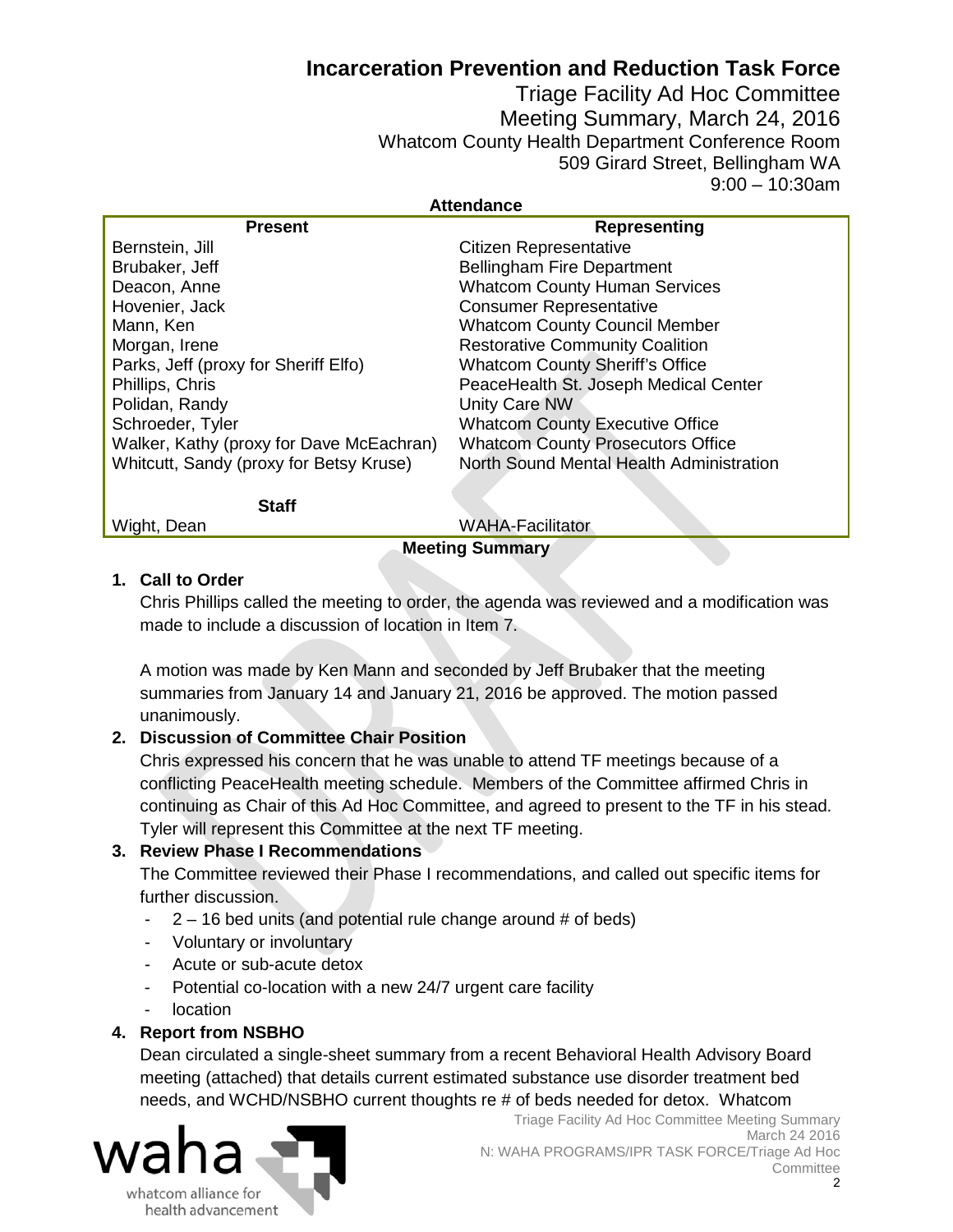## **Incarceration Prevention and Reduction Task Force**

Triage Facility Ad Hoc Committee Meeting Summary, March 24, 2016 Whatcom County Health Department Conference Room 509 Girard Street, Bellingham WA 9:00 – 10:30am

County is interested in an Addiction Stabilization Center for the detox side of the new facility as it will include medication assisted treatment (MAT) and facilitate the diagnosing and referral to further treatment more efficiently.

#### **5. Discussion of Phase I Recommendations**

The Committee agrees that the recommendation of **2 – 16 bed units**, as described in the Phase I report, should be their recommendation to the TF at this time. Important components of the discussion include:

- Alignment with NSBHO and WCHD re. substance use disorder beds
- MH beds, as described in the report and the recent LE/EMS survey that indicated increased demand if beds were available
- Knowledge that MH utilization is under-reported at this time, and not the NSBHO focus at this time
- It should be noted that there appears to be some flexibility in the 16 bed/Medicaid funding rules (recent exception for Lake Whatcom and 28-32 bed facility that will be opening in Q3, 2016)
- Jack noted that aligning recommendations of the TF with NSBHO when appropriate, and providing NSBHO with a TF letter of support is important
- Whatcom County needs to have a voice in the NSBHO planning process (Ken Mann and Jack Louws on their Board)

There was extensive discussion regarding **voluntary or involuntary** treatment, and the current challenges with placement at the hospital. Since there are design considerations for each (voluntary or involuntary) and process improvement needs in the current (and future) systems, the Committee analysis of this question will continue at a future meeting.

- Need for better coordination between agencies (LE, hospital, EMS)
- Workforce development
- The need for "upstream" interventions was also discussed as involuntary treatment beds are the most expensive intervention
- Discussed the need for a facility with the ability to provide intake services for an agitated individual (with the possibility of de-escalating them) and provide that 10 minute drop-off location for LE/EMS (consider co-locating DMHP's at Crisis Triage Facility)
- Distinction drawn between the 72 hour hold that comes with involuntary treatment act, and the 12 hour hold at an Evaluation & Treatment facility.

Jeff Parks reflected on the impact that individuals with serious mental illness have on other inmates in the jail.

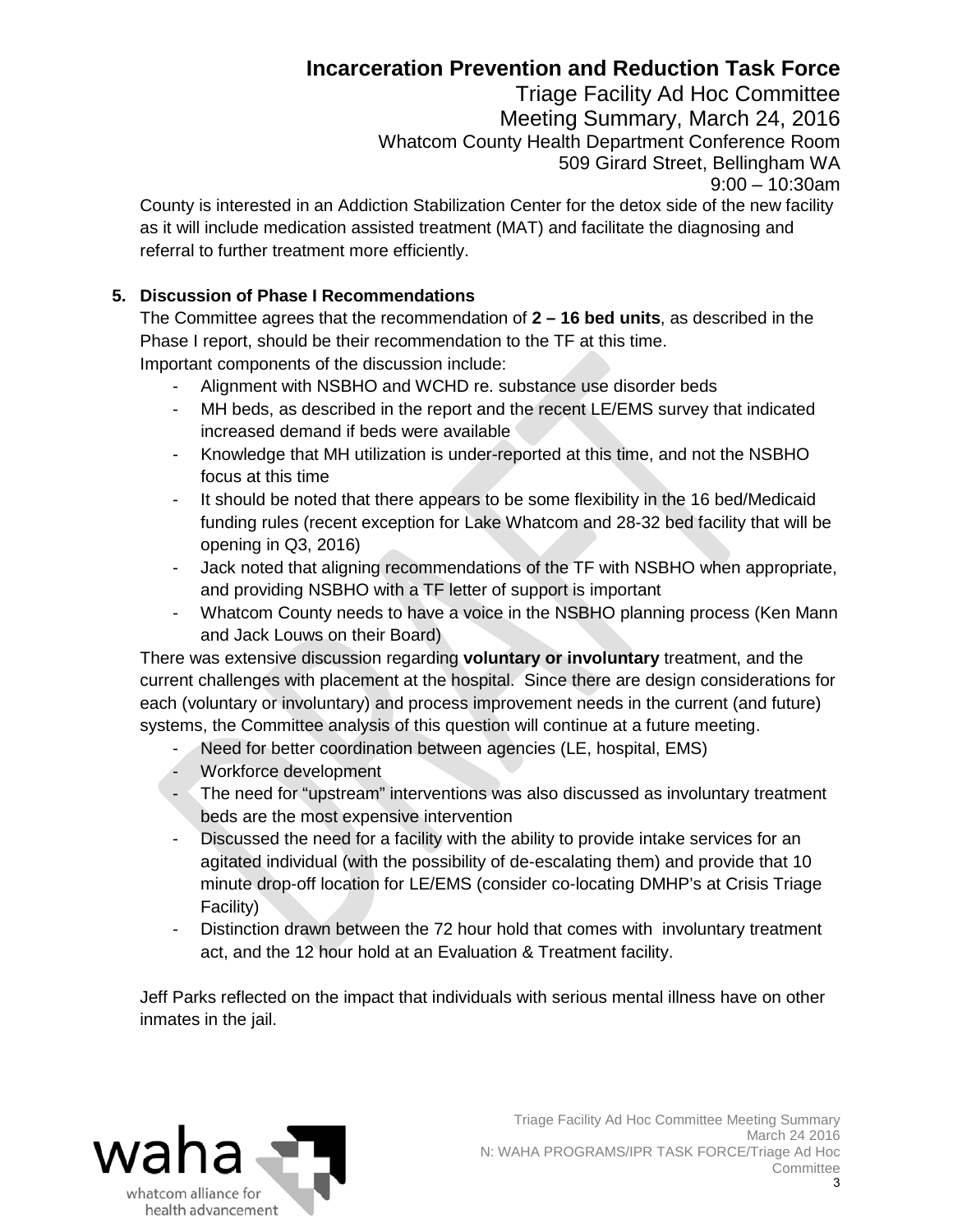## **Incarceration Prevention and Reduction Task Force**

Triage Facility Ad Hoc Committee Meeting Summary, March 24, 2016 Whatcom County Health Department Conference Room 509 Girard Street, Bellingham WA 9:00 – 10:30am

Tyler requested a flow chart that shows what facilities would be available for voluntary and involuntary services, Chris asked the WCHD to help frame this conversation for the next Ad Hoc Meeting.

#### **Acute or sub-acute detox**

They briefly discussed the potential co-location of the Crisis Triage Center with with **a new 24/7 urgent care facility.** 

- Concern raised regarding potential competition with existing private sector facilities
- Operational cost/funding to be substantially through NSBHO

The pro's and con's of the various **Locations** in the recommendation were discussed. There is a strong preference on the part of the Committee for the current location.

The need for an adequate continuum of care as people exit the Crisis/Triage Center was a theme throughout the conversation

#### **6. Readiness to Present Recommendations to TF**

The Committee believes that they are ready to take their recommendations to the Task Force, and that the Task Force needs to:

- Align with the region (NSBHO) on the detox facility
- Affirm the 16 bed recommendation for mental health
- Underscore the need for a deeper dive into voluntary vs. involuntary
- Address the location recommendations

Dean will frame this discussion for the Task Force at the April 4, 2016 meeting.

#### **7. Work Plan for Phase II**

To be discussed at the next Committee Meeting

#### **8. Meeting Schedule**

April 14, 2016 from 9 – 10:30am at the WCHD, 509 Girard Street, Lower Level

#### **9. Adjourn**

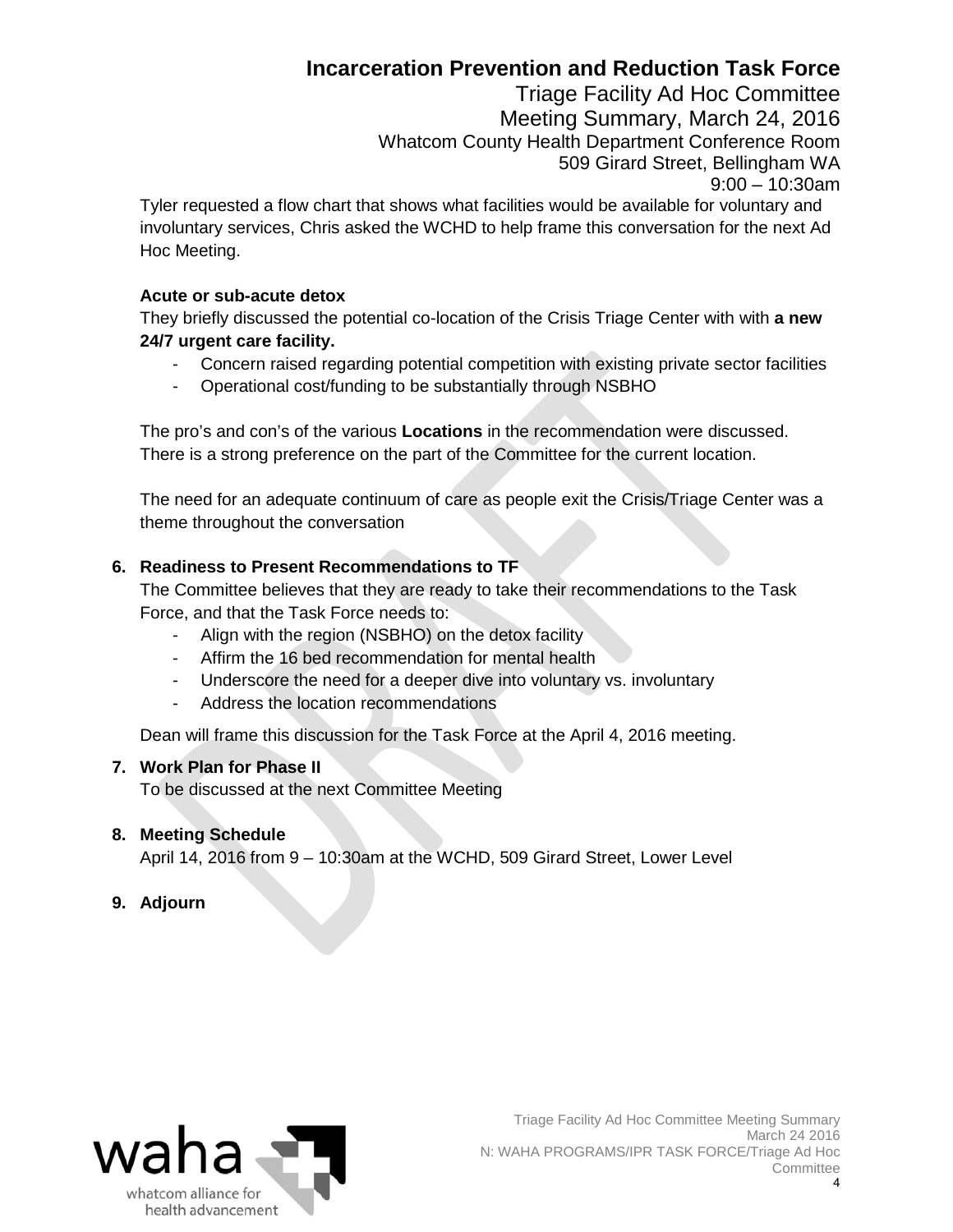# Mental Health Facilities

<span id="page-4-0"></span>

|                        | <b>Voluntary</b> | <b>Involuntary</b>                            | <b>Crisis Stabilization</b>            | <b>Evaluation &amp;</b>                          |
|------------------------|------------------|-----------------------------------------------|----------------------------------------|--------------------------------------------------|
|                        | <b>Triage</b>    | <b>Triage</b>                                 | Unit                                   | <b>Treatment Center</b>                          |
| <b>First Responder</b> | Yes              | Yes                                           | Yes                                    | Yes, but rarely if ever used                     |
| Drop-off               |                  |                                               |                                        | in our region                                    |
| Length of              | $3 - 5$ days     | Up to 12 hours, and                           | Up to 12 hours                         | Up to 17 days initially                          |
| <b>Stay/Peace</b>      | average          | may remain until E&T                          |                                        |                                                  |
| <b>Officer Hold</b>    | No Officer Hold  | bed admit                                     |                                        |                                                  |
| <b>Seclusion &amp;</b> | <b>No</b>        | Probably necessary for                        | Yes                                    | Yes                                              |
| <b>Restraint</b>       |                  | safety                                        |                                        |                                                  |
| <b>Capability</b>      |                  |                                               |                                        |                                                  |
| <b>MHP Evaluation</b>  | Yes              | Yes                                           | Yes                                    | DMHP only evaluation and                         |
| <b>Required</b>        |                  | within 3 hours, and                           | within 3 hours, and then               | commitment under ITA;                            |
|                        |                  | then DMHP if indicated                        | DMHP within 12 hours                   | MHP eval if dropped-off                          |
| MD, PA, ARNP           | <b>No</b>        | Yes, if seclusion &                           | Yes, and on-site is                    | Yes, and on-site for health                      |
| available for          |                  | restraint is utilized<br>MD, PA, ARNP on-site | necessary for seclusion &<br>restraint | assessment, prescribing,<br>and authorization of |
| 24/7                   |                  | then necessary                                |                                        | restraints                                       |
| consultation           |                  |                                               |                                        |                                                  |
| <b>Healthcare</b>      | Yes              | Yes                                           | Yes, MD only                           | Yes                                              |
| <b>Provider</b>        |                  |                                               |                                        |                                                  |
| available for          |                  |                                               |                                        |                                                  |
| 24/7                   |                  |                                               |                                        |                                                  |
| consultation           |                  |                                               |                                        |                                                  |
| <b>MHP on-site</b>     | Yes              | Yes                                           | Yes                                    | Yes                                              |
| 24/7                   |                  |                                               |                                        |                                                  |
| <b>Accept</b>          | <b>No</b>        | Yes - may also accept                         | Yes - may also accept                  | <b>No</b>                                        |
| involuntary            |                  | voluntary clients                             | voluntary clients                      |                                                  |
| clients                |                  |                                               |                                        |                                                  |
| "Secure"               | <b>No</b>        | Yes                                           | Yes                                    | Yes                                              |
| <b>Environment</b>     |                  |                                               |                                        |                                                  |
| <b>ITA Placement</b>   | <b>No</b>        | <b>No</b>                                     | <b>No</b>                              | Yes                                              |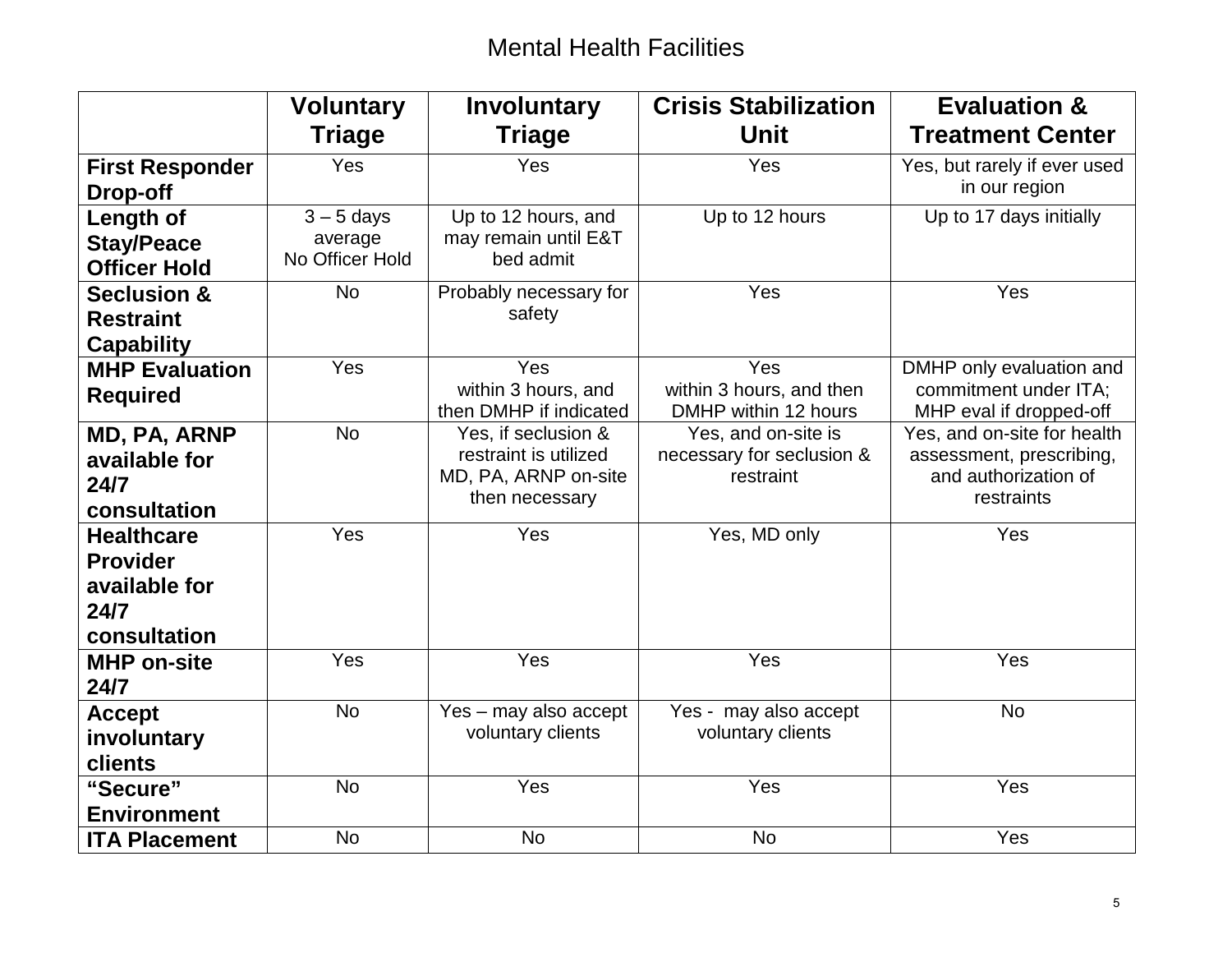### **TRIAGE FACILITY AD HOC COMMITTEE REPORT**

#### <span id="page-5-0"></span>**Review of Current Facilities/Programs/Funding**

Key themes in the review of current facilities include:

- Constraints related to access, facility size and current utilization.
- Significant unmet demand for detoxification
- Significant unmet substance use disorder treatment services in the community
- Acknowledgement that mental health services demand is understated
- Enhancement to mental health service provision in the community is needed
- The critical need for improvements to programs and services both at the Facility and in the broader community
- The need for workforce development in the provision of behavioral health services in Whatcom County.
- The development of a complete continuum of care, including the need for supportive housing

The current Crisis Triage Facility is co-located with the Whatcom County Interim Work Center on Division Street, which provides housing and programs for minimum-security offenders. Crisis Triage provides social detoxification services at Whatcom Community Detox for up to eight (8) individuals withdrawing from drugs and/or alcohol, and diversion resources at the Whatcom Crisis Triage Center for up to five  $(5)$  individuals in a behavioral health crisis. Although services are co-located, funding streams, service providers and facility names are separate at this time. The Facility's goal is to prevent hospitalization and incarceration of individuals in crisis, and provide entry into the mental illness/substance use disorder treatment system. As such, it is a part of the behavioral health continuum of care being reviewed by the Behavioral Health Ad Hoc Committee (see below).

Community Detox: The Whatcom Community Detox provides a safe, monitored subacute (social) detoxification facility for individuals withdrawing from alcohol and/or drugs, along with a Medically Assisted Opiate Tapering Program. Sub-acute detoxification does not provide intensive medical monitoring. Substance Abuse Protective Pioneer Human Services operate this program, under contract with the Whatcom County Health Department.

Current utilization figures for Whatcom Community Detox (8-bed facility) indicate an immediate demand for at least 10 beds for sub-acute detoxification.<sup>(3)</sup> The Committee believes that the current constraints on access have led to suppressed demand because law enforcement and emergency medical service personnel have learned through experience that the facility is often at capacity, beds for detoxification services are generally not available, and the default destinations are the Emergency Department at PeaceHealth or the jail, depending on circumstances. Walk-in clients are limited due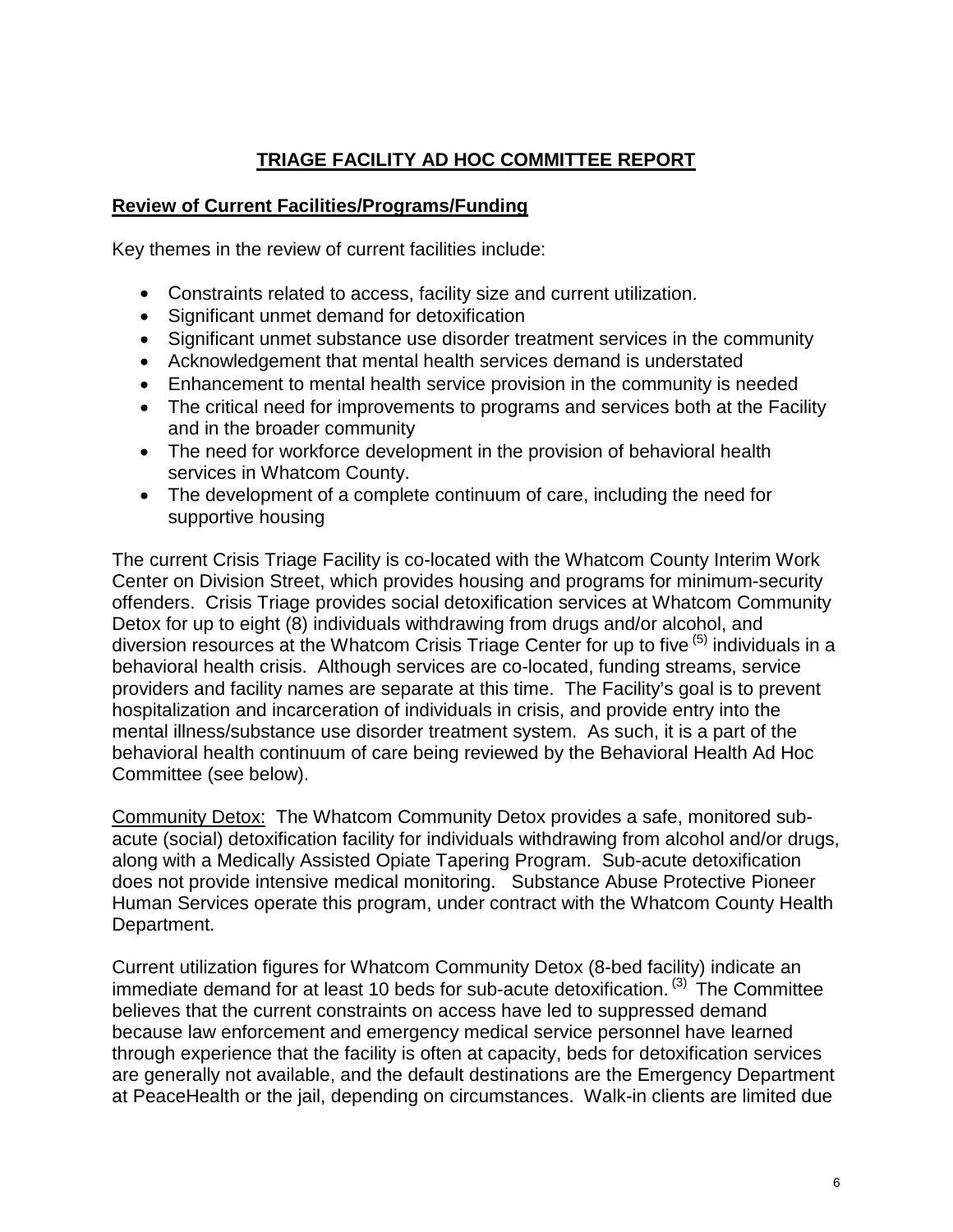to limited public transportation, although walk-ins were higher at its previous location on Girard Street.

Crisis Triage Center: The Whatcom Crisis Triage Center provides diversion resources for people in behavioral health crisis, offering short stay (5 day) voluntary crisis stabilization services. Compass Health operates this facility under a contract with North Sound Mental Health Administration, which is the regional organization responsible for mental health service delivery in the North Sound (Island, San Juan, Skagit, Snohomish, and Whatcom Counties).

Current utilization figures for the Whatcom Crisis Triage Center (5-bed facility) reflect an average daily census of 3.68 for 2015.<sup>(4)</sup> Mental health service demand is poorly documented, and understated, we believe, in the data currently available. The current Triage Center is running at or near capacity for mental health services, with only five available beds. Data on individuals turned away from mental health services is limited; but the Committee believes that the demand, if fully realized, far exceeds the current bed capacity. This is discussed further in the Committee's recommendations.

The current funding for the Crisis Triage Facility is divided between the Regional Support Network, operated by North Sound Mental Health Administration and the Whatcom County Health Department.

Other Local and Regional 24-Hour Facilities: The Committee identified local and regional resources available for acute (medical) detoxification, involuntary treatment for mental illness, and intensive inpatient treatment for substance use disorder. These resources are complementary to a new or enhanced Crisis Triage Center and are a part of the overall continuum of care for persons with behavioral health treatment needs.

PeaceHealth St. Joseph Medical Center (PeaceHealth) provides inpatient mental health services including a 20-bed secure, inpatient behavioral health unit, which allows admission under the Involuntary Treatment Act. (5) The inpatient behavioral health unit at Peace Health is designed as a "County-designated Evaluation and Treatment Center serving adult psychiatric patients". <sup>(6)</sup> Acute detoxification services are available as a protocol in medical and psychiatric beds at PeaceHealth, but there is not a unit dedicated to acute detoxification services. PeaceHealth also has the ability to obtain a "Single Bed Certification" to provide involuntary psychiatric treatment services, in order to provide treatment and emergency care for mentally ill adults.  $(7)$ 

Whatcom County residents utilize facilities outside of Whatcom County. The table in [Appendix C](#page-13-0) shows other behavioral health facilities in the North Sound region, and the larger facilities available at the state level. With the scheduled closure of Pioneer Center North, the 141-bed inpatient residential treatment facility located in Skagit County, the pressure on available services will increase. All facilities are utilized regionally because the operational costs of these intensive services require significant contribution from regional funds. Whatcom County Health Department and the North Sound Mental Health Administration administer local, state and federal funds for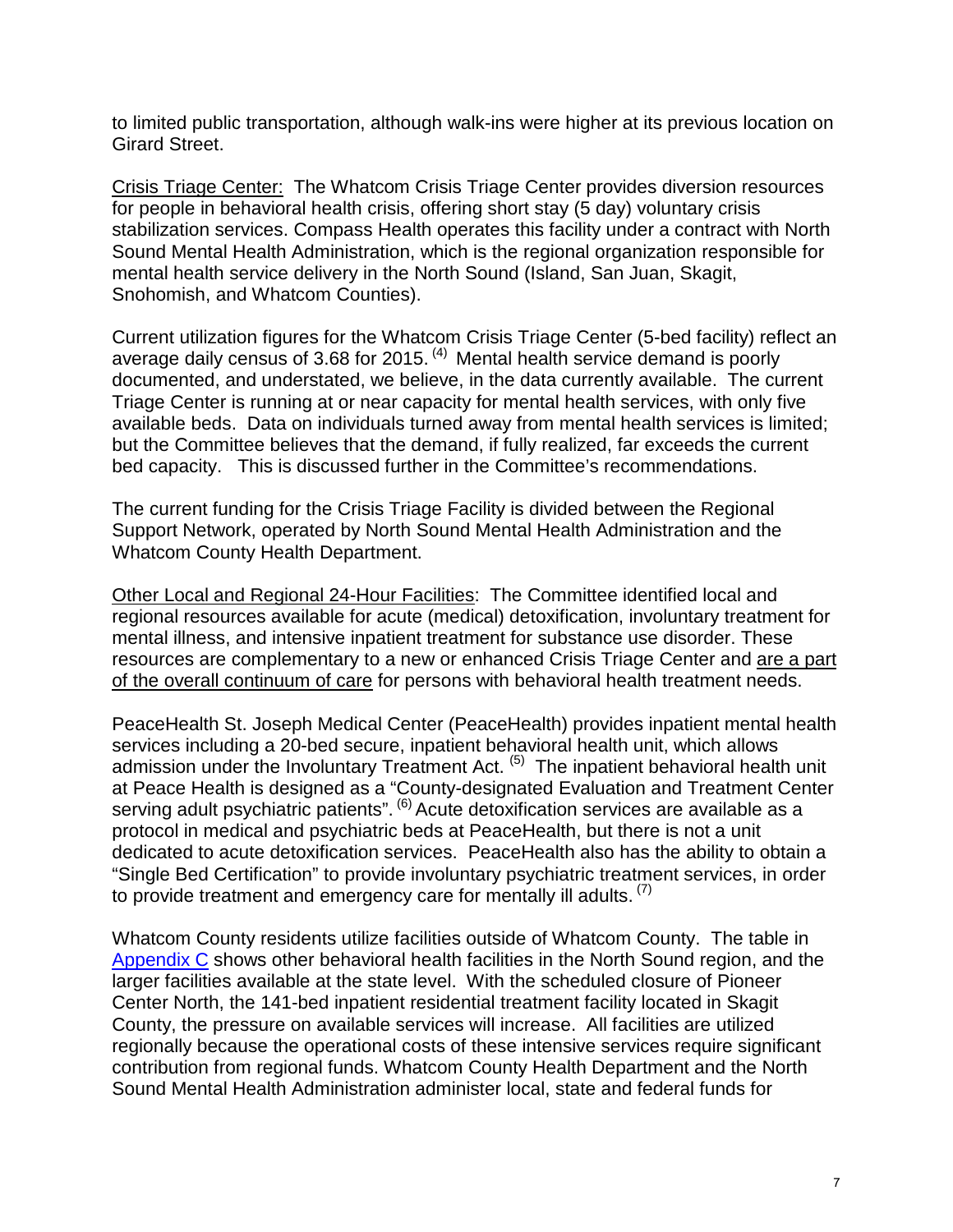behavioral health services. They have representation on the Task Force, and share information about future resources and facility changes as it becomes available. Current efforts are underway to create new residential treatment beds in our five-county region to replace some of the beds that will be lost with Pioneer Center North's closure. A thorough needs assessment will be conducted by North Sound Mental Health Administration to determine the number and location of these new beds that will meet the need of our region.

#### **Recommendations: New or Enhanced Crisis Triage Facility**

The Triage Ad Hoc Committee has developed the following recommendations to the Task Force for a crisis triage center. These recommendations will be discussed by the full Task Force at a future meeting.

#### **Facility:**

The Triage Ad Hoc Committee is recommending the development of two 16-bed units joined in one building off a common foyer and intake space, but separately licensed, one certified as a Crisis Triage unit to receive persons in mental health crisis (including with co-occurring substance use disorders) and one licensed for acute or sub-acute substance use detoxification. The design should also provide space for use of "23-hour chairs' in one or both units, to allow services short of admission to overnight stay for people who may stabilize and be released to home.

Preliminary needs assessment indicates the need for at least this number of beds. As has been noted earlier in the report, the 13 beds in the two current units are at or near capacity most of the time. Documented declines by the detox program and the crisis triage program indicate need for an added two beds in each program. Two major but undocumented sources of information about need are from first responders (law enforcement and emergency medical services) and regarding self-referrals or walk-ins. Because of the capacity and program limitations of the current facility, first responders indicate they bypass the triage facility and take individuals to either the emergency room or jail, depending on the nature of the response. The Committee conducted a limited survey of first responders, which indicated 59 additional cases per month of people needing these services. Based on an average length of stay between the two facilities of 4.2 days, that translates to an additional 8.26 beds needed between the two facilities. Some survey responders simply dismissed the possibility out of hand, saying "I take all persons either to the ER or jail". In addition, capacity limits and limited transportation to the current site have discouraged self-referral / walk-in cases to each type of bed. The unmet need in this area is more difficult to quantify as there is a lack of awareness of the facility in the community that may lead to underutilization. Anecdotal accounts from when the facility was located on Girard Street say there were a large number of walk-ins from downtown.

A more thorough needs assessment will be completed by the North Sound Mental Health Administration as it transitions to the regional Behavioral Health Organization beginning in April 2016. The North Sound Mental Health Association needs assessment may result in justification for a larger number of beds than recommended here. However, federal regulations governing the use of Medicaid funds in such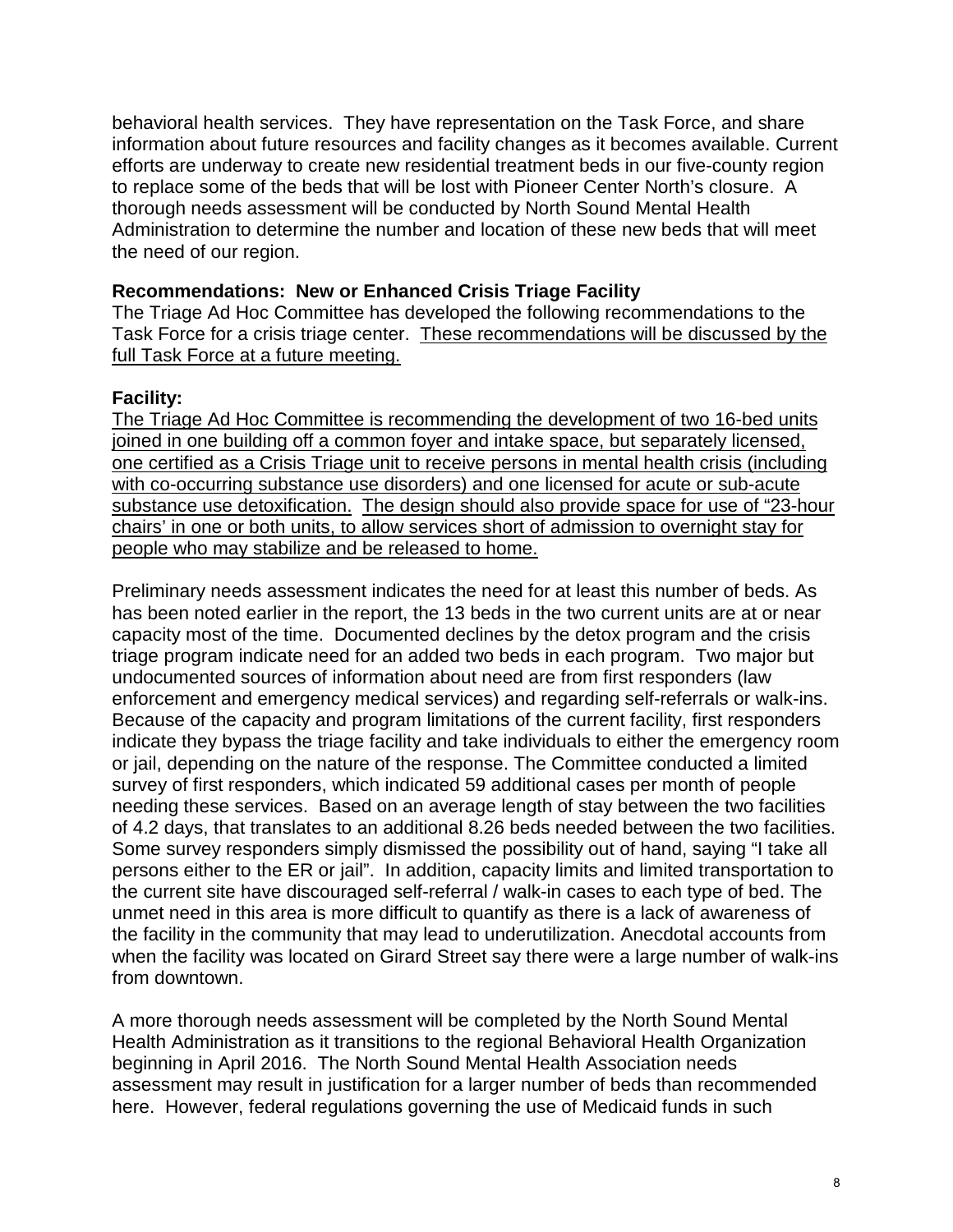facilities place a limit of 16 beds each (the "Institution for Mental Diseases" – IMD – rule, promulgated decades ago at the time of deinstitutionalization of state hospitals to limit increased demand on Medicaid funds). Medicaid funds will be a critical component of future funding for the two units in this facility.

Another rationale for recommending 16-bed units has to do with economies of scale. Incremental costs of staffing and operating a 16-bed unit are not likely to be much higher than, for example, a 12-bed unit. If solid needs assessment data support, e.g. two 12-bed units, it may therefore be prudent to construct the IMD maximum of 16 beds, anticipating future and current additional difficult-to-document need.

Development Costs: There must be sufficient capital funds to acquire a site and construct the proposed facility. The committee recommends pursuing all options for capital funding. Potential sources of development costs are:

- 0.1% behavioral health sales tax fund (\$3 million already reserved),
- Other county funds
- State capital budget (requiring legislative approval)
- Issuance of bonds to finance the balance of design, development & construction, paid off by:
	- o Leasing back to operating agencies at lease rates to cover amortization of construction costs, with the agency leasing costs built into their operating budgets funded by North Sound Mental Health Administration/ Behavioral Health Organization; or
	- o Repayment with annual amounts from the 0.1% behavioral health sales tax fund.

o

Preliminary architectural estimates have been obtained from the firm that designed the proposed 2010 remodel / expansion of the existing facility and that is currently designing two similar facilities in other counties. Their estimates, for both construction and development, range from \$6,196,000 to remodel and expand the existing facility on Division Street (assuming no kitchen, no involuntary capability, limited program space, some double rooms) to \$12,740,000 to construct a new facility (LEED certified with kitchen, involuntary capability, more program space, single rooms). A 2014 report from the State of Montana provides similar estimates of cost. More in-depth cost analysis will be specified in future Task Force reports, including the impact of LEED certification. If the current facility is remodeled, consideration must be given to the impact that this will have on existing jail space and jail operations, as the current (co-located) Jail Alternatives program facility is also under review for remodeling.

### **Program / Staffing**

The staffing of the two co-located 16-bed facilities should be structured to conduct joint assessment of persons in crisis brought by law enforcement or emergency medical transport. The goal should be to evaluate for admission to either unit without causing law enforcement/emergency medical transport undue delay, assuring a maximum 10 minute wait in all but exceptional cases (e.g. 9 out of 10 drop-offs). Each should be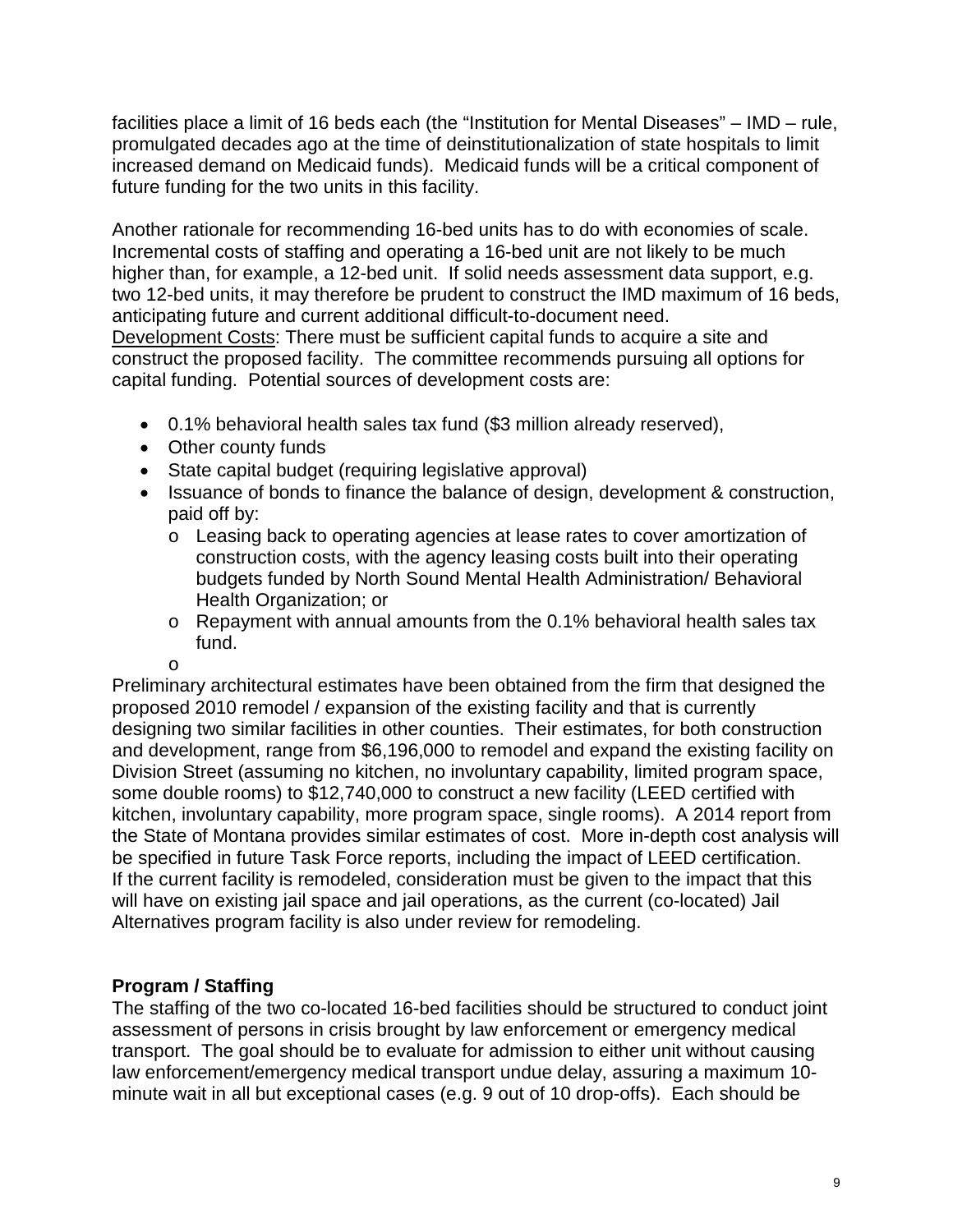staffed and trained sufficiently to manage non-emergent medical issues and to rapidly de-escalate agitated behavior when possible. North Sound Mental Health Administration has recommended the crisis triage facility in Snohomish County as a good model to evaluate in designing the Whatcom program. Crisis triage facilities operating or under development in other counties will also be examined in Phase II. The following programmatic issues require further study and decision-making in Phase II:

- Voluntary or Involuntary Crisis Triage Certification: An issue discussed by the Triage Committee was whether the 16-bed Crisis Triage portion of the facility should be certified to allow involuntary 12-hour detention by law enforcement pending mental health evaluation and possible Involuntary Treatment Act detention. The current 5-bed facility is voluntary. The initial recommendation is to certify it as voluntary, but conduct further study in Phase II. The questions are: What are the benefits of involuntary certification? What are the additional costs (both development and operation) of certifying as an involuntary unit? Law enforcement representatives are concerned that a voluntary-only facility would preclude many drop-offs; prosecuting attorneys believe there are too few cases where diversion from incarceration would be possible. A further concern is whether there are/will be adequate involuntary resources in the North Sound Region by the time the Crisis Triage Facility opens
- Acute or Sub-Acute Detoxification: An issue identified in the discussion is whether the 16-bed Detox unit should be licensed as acute or sub-acute. North Sound Mental Health Administration (the potential funding source for an expanded detox facility) has an interest in funding a 16-bed acute detoxification unit in the northern part of the region. The current facility is a sub-acute unit. This issue needs further clarification in Phase II.
- Improve Protocols / Processes between Crisis Triage, First Responders, Designated Mental Health Professionals, Hospital and Jail: Discussion in the Triage Committee identified opportunities for improving protocols and processes by which individuals needing crisis triage service are assisted in accessing those services. The issues include:
	- o what a "single/no-wrong-door" means and how it works;
	- o how to avoid multiple transports of an individual between the points of service, e.g. hospital, jail, work center, triage center;
	- o Training first responders, medical center emergency R room staff, crisis outreach teams, Designated Mental Health Professionals and community referral sources on how to access crisis triage, and use it as an alternative to arrests for misdemeanors related to a person's symptoms of mental illness.
	- o The impact that criminal charges for assaulting a healthcare worker has on the individual struggling with mental illness/substance use disorder,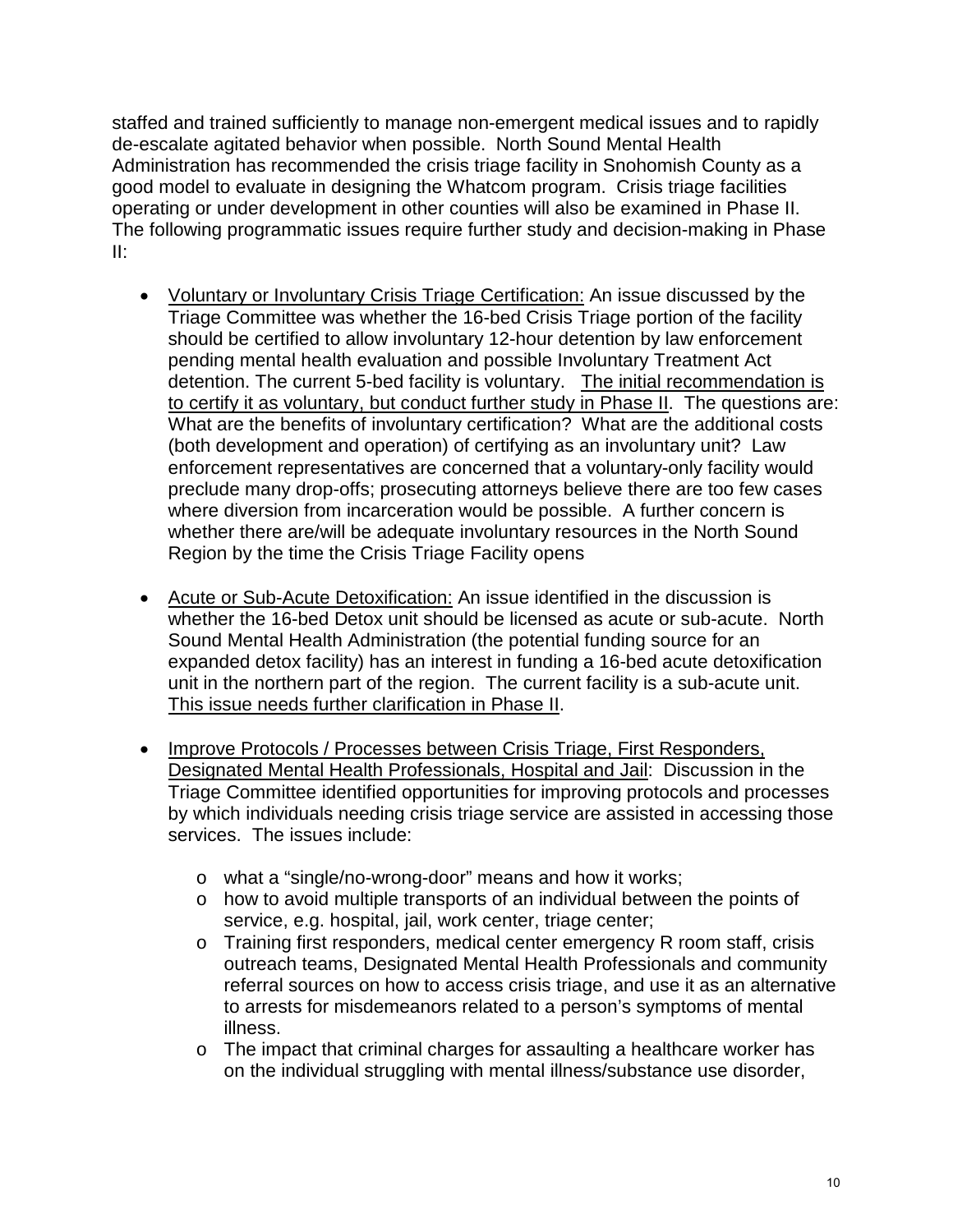and the impact this has on the criminal justice system (e.g. spitting on a nurse).

These protocols and processes will need to be developed in detail in a subsequent Phase of the Task Force's work, in collaboration with County Human Services, North Sound Mental Health Administration, law enforcement, emergency medical services, the medical center, and others.

- Staffing & Workforce Availability: The ultimate staffing configuration for the recommended facility will depend on decisions made during Phase II regarding the issues outlined above. However, the expansion of Medicaid and other factors have resulted in a shortage of behavioral health workers. The Task Force will need to address, in Phase II, strategies for collaboration with educational institutions and providers involving training and recruitment of personnel to staff the proposed facility.
- Possible Future Co-location with Urgent Care Facility: The Triage Committee discussed the possibility of constructing, in the future, a third unit in the facility for use as an Urgent Care Facility for the general public. The Crisis Triage Committee recommends that the County include consideration of a Crisis Triage/ Urgent Care Facility/Complex during Phase II of planning for an improved Triage Facility. This Urgent Care Facility would include three distinct co-located units delivering the following services: medical urgent care, acute or sub-acute detox, and mental health crisis triage. Whatcom County does not currently have an Urgent Care facility. The addition of this service would lighten the demand on our sole Hospital Emergency Department, while providing quality care to those with non-emergent medical concerns that need immediate attention. With the colocation of behavioral health services, costs could be shared, overhead can be reduced, and the medical services provided to individuals seeking behavioral health services can be provided by and billed by the Urgent Care Facility, thereby reducing overall costs to the Crisis Triage Facility. Moreover, services could be shared when needed, to include physician/nurse oversight for admission screening and medication prescribing to the behavioral health units, or behavioral health consultation to the medical unit.

#### **Operating Costs & Funding:**

The County needs a commitment for operating funds for the two 16-bed units from the emerging regional Behavioral Health Organization (Medicaid and state funds channeled through the Behavioral Health Organization).

#### **Adequate On-going Treatment and Housing Resources at Discharge:**

Much of the Committee discussion on the operation of the Crisis Triage Facility has centered on making access to the triage center work, in terms of "no-wrong-door" and quick admission. In order to avoid having the facility become a "bottle-neck" in the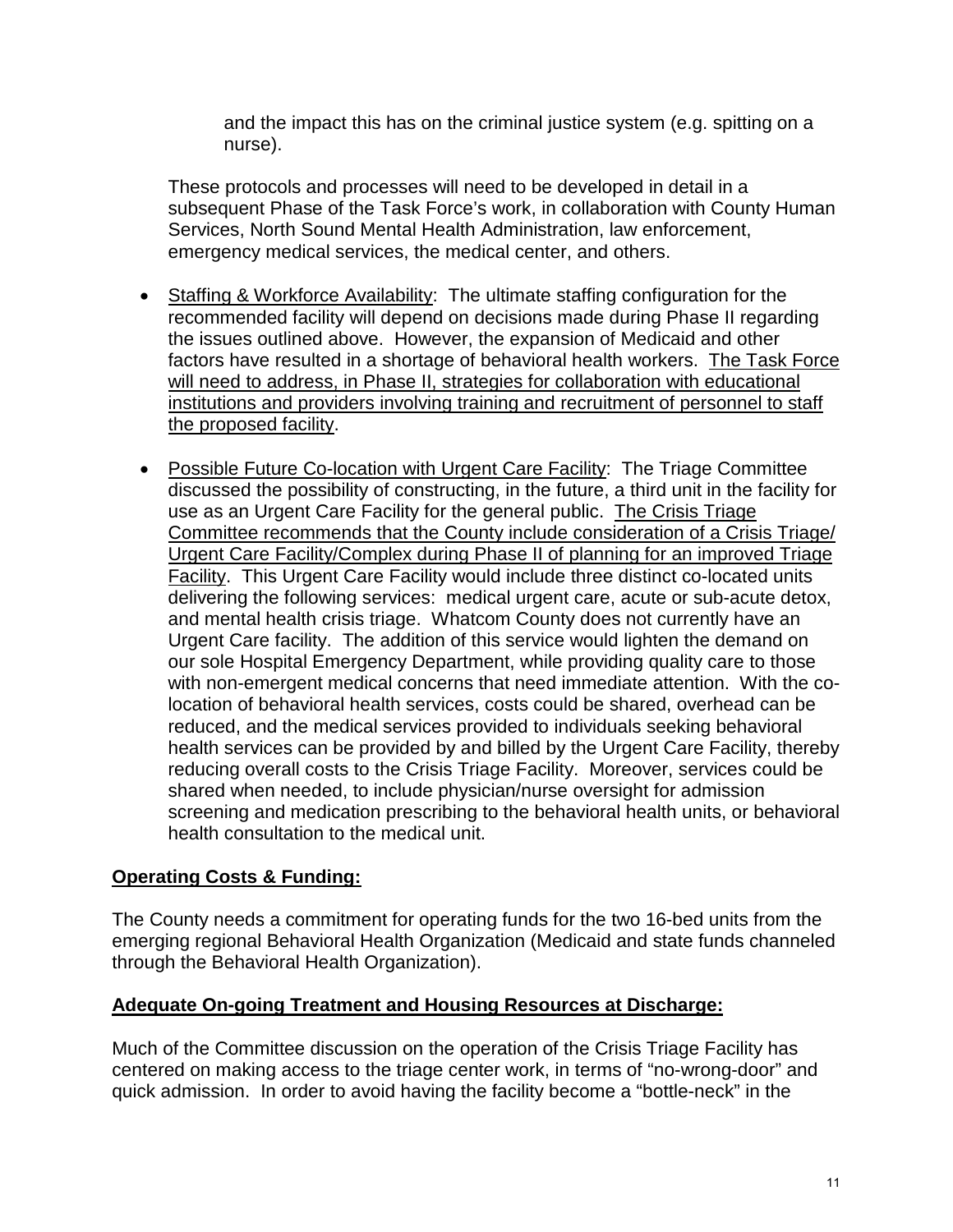system, greater attention is needed to developing resources and processes for effectively discharging clients into treatment, support and housing resources. Attention to this issue will need to be a significant piece of work in Phase II of the Task Force's deliberations, in particular concerning gaps and shortages in the continuum of behavioral health treatment services.

### **Location:**

The Triage Ad Hoc Committee of the Task force has reviewed four site options, using the following criteria:

- Transportation access to the public, for ease of self-referral
- Ease of access by law enforcement, emergency medical services (Intercept One, diversion at earliest point in Intercept model)
- Availability & cost of a site
- Ease of transfer to/from jail (Intercepts Two and Three)
- Ease of transfer to/from emergency department and inpatient care (Psych and Medical)
- Stigma associated with location close to the jail

The Triage Committee then considered the following location options, identifying pros & cons for each:

- Located at current site of Crisis Triage
	- o Pros:
		- Land owned by the County, therefore more affordable
		- Design work done in 2010 for remodel and addition
		- Ease of law enforcement/emergency medical services use not a significant issue if "10-minute drop off" protocol works
	- o Cons:
		- Limited public transportation access, self-referral/walk-in more difficult
		- Must resolve issues of prior commitments to community re: sale, future use
		- Requires temporary relocation of current crisis triage program
		- Impact a crisis/triage remodel would have on current Jail Alternatives facility
		- Stigma associated with locating at the Whatcom County Interim Work Center site
- Located close to PeaceHealth St. Joseph's Medical Center
	- o Pros:
		- Ease of drop-off by law enforcement/emergency medical services
		- Ease of transfer to/from the emergency department, inpatient
		- More accessible by public transportation
		- Less stigma re association with jail site
	- o Cons: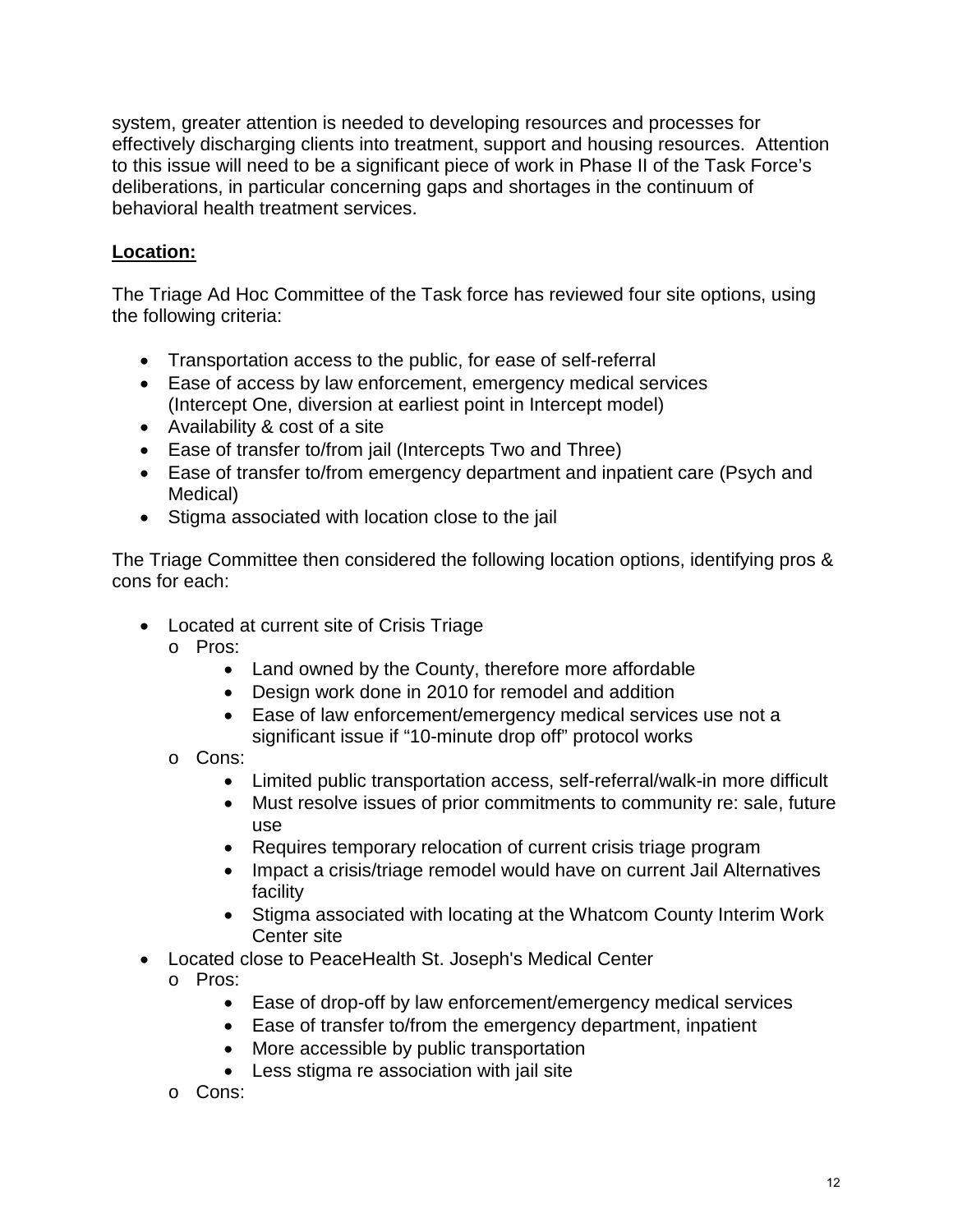- Availability, cost of land
- Neighborhood resistance in neighborhood around the hospital
- Located downtown, near current jail
	- o Pros:
		- Close to transportation hub
		- Ease of drop-off by law enforcement and emergency medical services
	- o Cons:
		- Availability, cost of land
		- Resistance of downtown merchants, nearby neighborhoods
		- Stigma of association with jail
- Located at the County-owned Ferndale site
	- o Pros:
		- Land already owned by County
	- o Cons:
		- Stigma of association with jail
		- Lack of public transportation (self-referral, walk-in)
		- Distance from Medical Center

The Triage Committee evaluated each option, and prioritized the site options as follows:

- Location at the current Crisis Triage Facility was supported as the first choice among options by eight committee members and a second choice by one.
- Location on the Ferndale property was rejected by all nine members.
- Both the Medical Center and a downtown location were supported as second choices, with member preferences slightly in favor of the Medical Center.

Appropriate location of a new Crisis/Triage Facility will be discussed by the Task Force as a whole in the next phase of work. Additional input is needed from service providers, first responders, and the broader Whatcom community.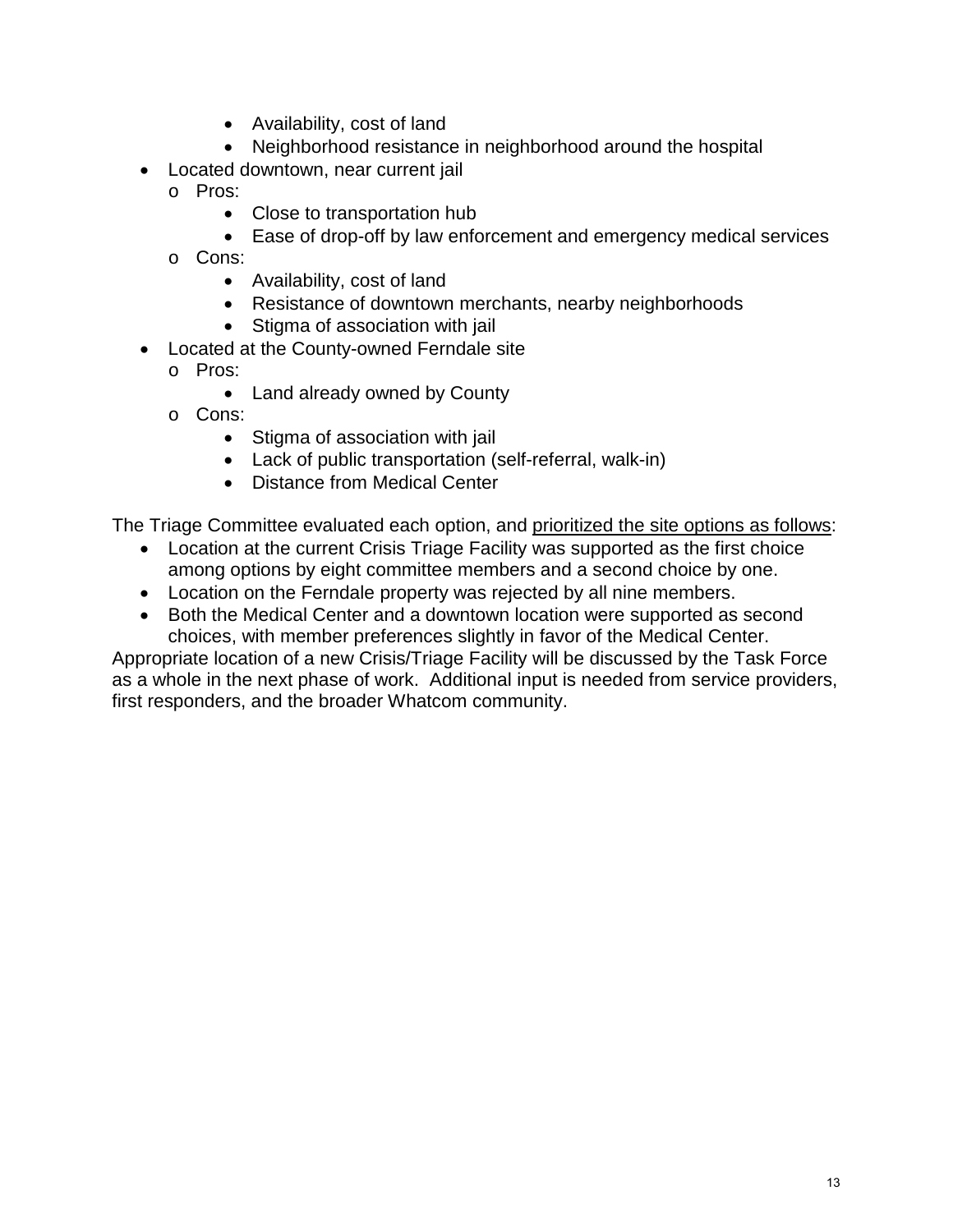# **Appendix C**

<span id="page-13-0"></span>

| <b>Type of Facility</b>                                                              | Location          | <b>Operated By</b>                             | <b>Facility Size</b>                                              | <b>Whatcom</b><br><b>Residents</b><br>as a % of<br><b>Total</b> | <b>Funded By</b>                 | <b>Estimated Bed Day Cost</b>                                                                                                                                       | Pending<br><b>Issues</b> |
|--------------------------------------------------------------------------------------|-------------------|------------------------------------------------|-------------------------------------------------------------------|-----------------------------------------------------------------|----------------------------------|---------------------------------------------------------------------------------------------------------------------------------------------------------------------|--------------------------|
| Evaluation &<br>Treatment<br>(mental health)                                         | Mukilteo          | Compass<br>Health                              | 16 bed, 72 hour<br>involuntary<br>detention; 14<br>day commitment | 6.7%, 2015                                                      | <b>NSMHA</b>                     | Budgeted expenses (at capacity)<br>\$3,611,256<br>Bed day rate (at capacity)<br>\$650.91 (NSMHA)                                                                    |                          |
| Evaluation &<br>Treatment<br>(mental health)                                         | Sedro<br>Woolley  | Telecare<br>Corporation                        | 16 bed, 72 hour<br>involuntary<br>detention; 14<br>day commitment |                                                                 | <b>NSMHA</b>                     | Budgeted expenses (at capacity)<br>\$4597,272<br>Bed day rate (at capacity)<br>\$828.64 (NSMHA)                                                                     |                          |
| Evaluation &<br>Treatment<br>(mental Health)                                         | Bellingham        | PeaceHealth<br>St. Joseph<br>Medical<br>Center | 20 bed acute<br>hospital<br>psychiatric unit                      |                                                                 | <b>NSMHA</b><br>Insurance        |                                                                                                                                                                     |                          |
| Whatcom<br>Community<br>Detox<br>(substance use<br>disorder)                         | Bellingham        | Pioneer<br>Human<br><b>Services</b>            | 8 beds                                                            |                                                                 | <b>WCHD</b>                      | Budgeted expenses (at capacity)<br>\$504,372 (note: backed into<br>budget based on bed day rate in<br>contract amendment)<br>Bed day rate (at capacity)<br>\$172.73 |                          |
| <b>Whatcom Triage</b><br>(mental health)                                             | Bellingham        | Compass<br>Health                              | 5 beds                                                            | 78%, 2015                                                       | <b>NSMHA</b>                     | Budgeted expenses (at capacity)<br>\$1,494,636<br>Bed day rate (at capacity)<br>\$818.98                                                                            |                          |
| <b>Transitional Bed</b><br>Facility<br>(behavioral<br>health)                        | Bellingham        | Lake<br>Whatcom<br>Residential &<br>Treatment  | 3 beds                                                            |                                                                 | <b>NSMHA</b>                     |                                                                                                                                                                     |                          |
| <b>Skagit County</b><br><b>Crisis Center</b><br>(mental health &<br>sub-acute detox) | <b>Burlington</b> | Pioneer<br>Human<br>Services                   | 16 bed, mental<br>health<br>stabilization and<br>sub-acute detox  |                                                                 | <b>NSMHA</b><br>Skagit<br>County | Budgeted expenses (at capacity)<br>\$1,445,898 (5.5 Stabilization<br>beds)<br>Bed day rate (at capacity)<br>\$720.23 (Stabilization beds)                           |                          |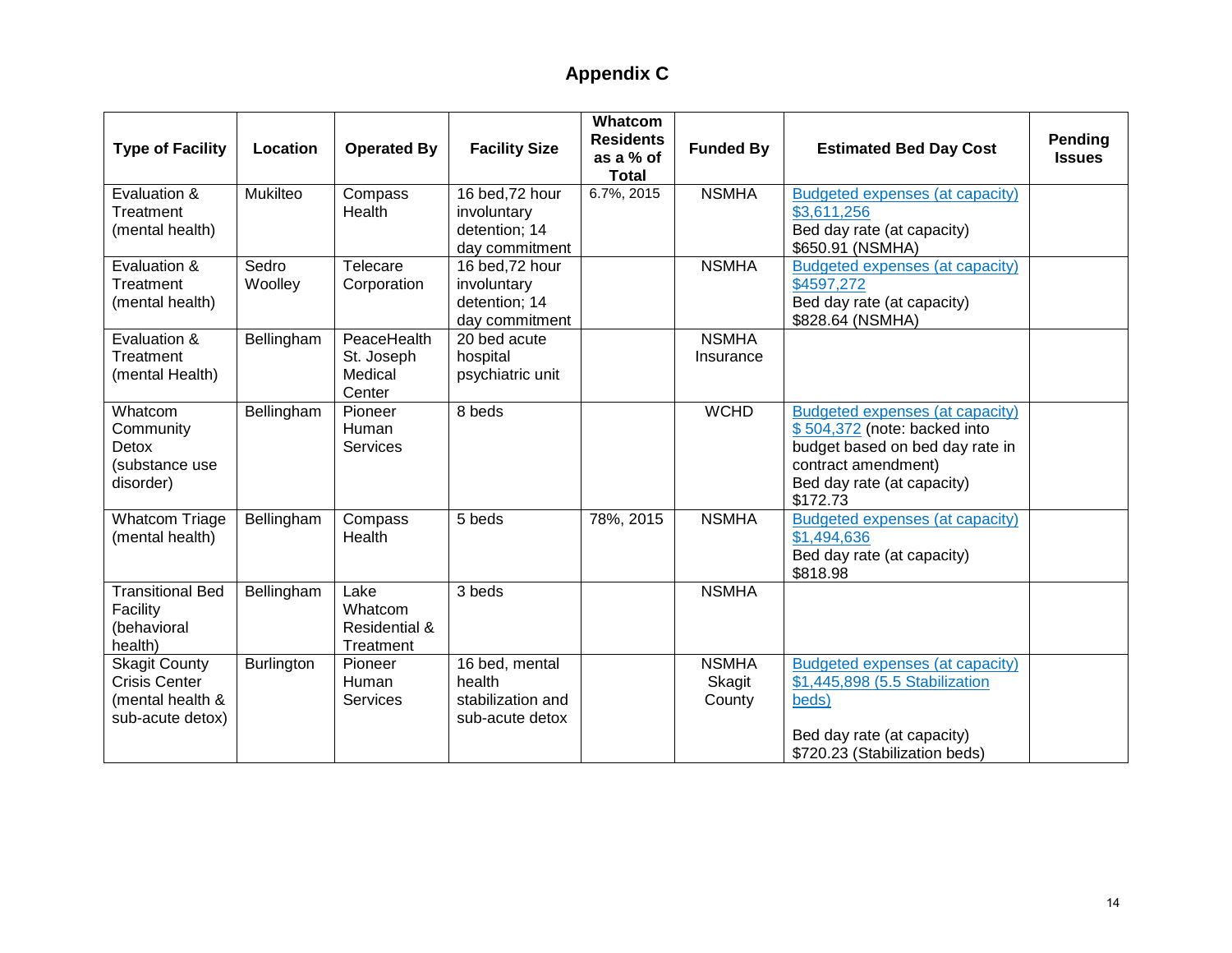| <b>Type of Facility</b>                                                                                                      | Location                | <b>Operated By</b>                                       | <b>Facility Size</b>                                       | Whatcom<br><b>Residents</b><br>as a % of<br><b>Total</b> | <b>Funded By</b>                                              | <b>Estimated Bed Day Cost</b>                                 | Pending<br><b>Issues</b>                                                            |
|------------------------------------------------------------------------------------------------------------------------------|-------------------------|----------------------------------------------------------|------------------------------------------------------------|----------------------------------------------------------|---------------------------------------------------------------|---------------------------------------------------------------|-------------------------------------------------------------------------------------|
| Snohomish<br><b>Crisis Triage</b><br>Center                                                                                  | Everett                 | Compass<br>Health                                        | 16 beds<br>7 recliner chairs                               |                                                          | <b>NSMHA</b>                                                  |                                                               |                                                                                     |
| Evergreen<br>Recovery<br>Center                                                                                              | Everett and<br>Lynnwood | Evergreen                                                |                                                            |                                                          |                                                               |                                                               |                                                                                     |
| Residential<br>Treatment<br>(substance use<br>disorder)<br>Residential<br>ST/LT<br>Treatment                                 | Sedro<br>Woolley        | Pioneer<br>Human<br>Services                             | 141 bed facility,<br>acute detox and<br>stabilization unit | 22%, 2015                                                |                                                               |                                                               | Closing in<br>2018; when<br>beds<br>relocated<br>must be in<br>16 bed<br>facilities |
| Residential<br>Treatment                                                                                                     | Spokane                 | Pioneer<br>Human<br>Services                             | 53 bed facility;<br>48 residential, 5<br>sub-acute detox   |                                                          |                                                               |                                                               |                                                                                     |
| Residential<br>Treatment<br>Facility                                                                                         | Bellingham              | Lake<br>Whatcom<br><b>Residential &amp;</b><br>Treatment | 67 bed assisted<br>living program                          | Regional<br>facility                                     | <b>NSMHA</b><br>Participation<br>Funds from<br><b>Clients</b> | Bed day rate<br>(per LWRT CEO)<br>\$60/day per client         | none                                                                                |
| Residential<br>Treatment<br>Facility                                                                                         | Bellingham              | Lake<br>Whatcom<br>Residential &<br>Treatment            | 12 bed assisted<br>living program                          | Regional<br>facility                                     | <b>DSHS</b><br>Participation<br>Funds from<br>Clients         | Bed day rate fluctuates based<br>on level of service provided | none                                                                                |
| <b>Western State</b><br>Hospital<br>(evaluation and<br>inpatient<br>treatment<br>serious or long-<br>term mental<br>illness) | Lakewood                | State of<br>Washington<br><b>DBHR</b>                    | 800 bed<br>Inpatient<br>psychiatric<br>hospital            |                                                          |                                                               |                                                               |                                                                                     |